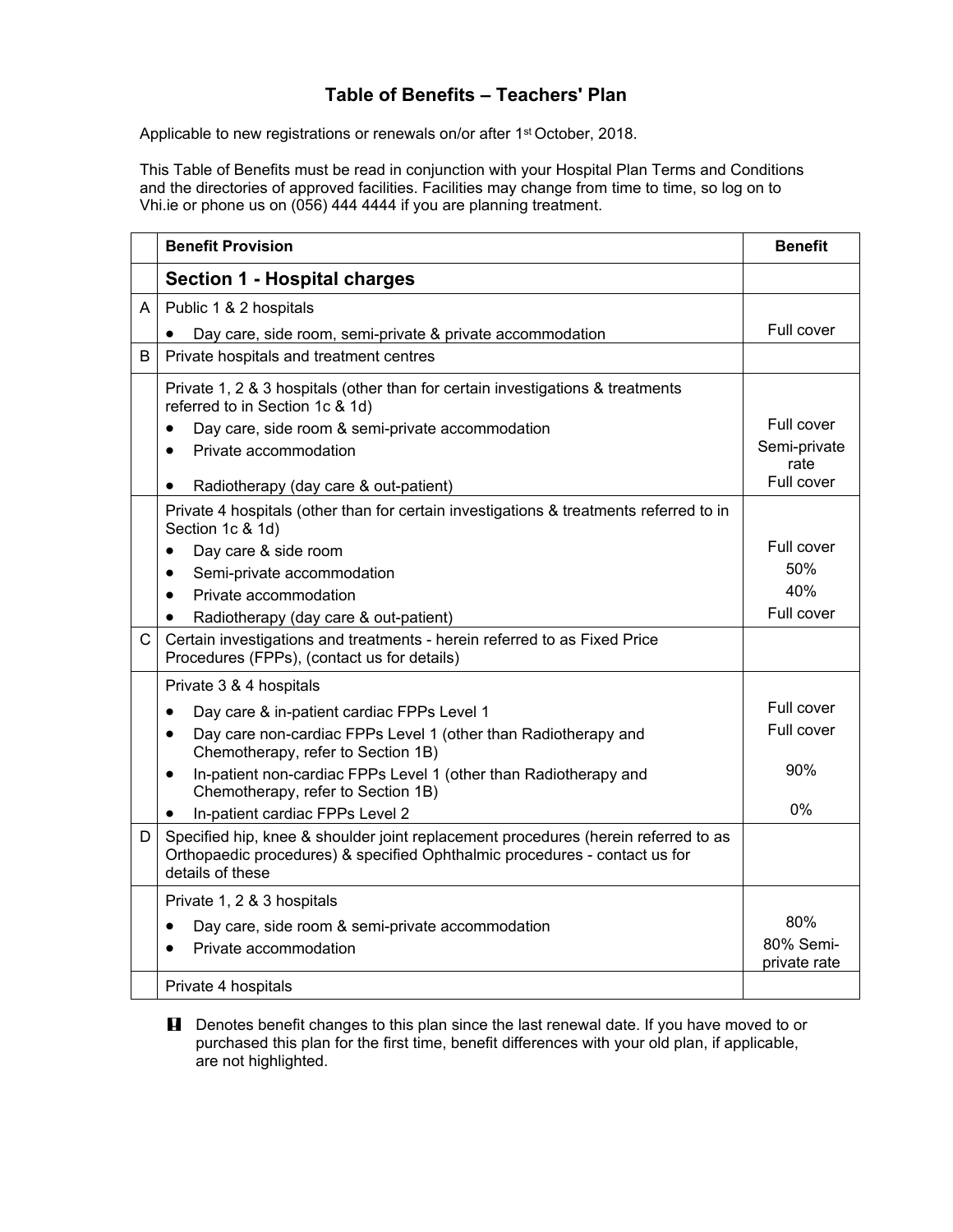|    | Day care & side room                                                                                                                                                  | 80%                                  |
|----|-----------------------------------------------------------------------------------------------------------------------------------------------------------------------|--------------------------------------|
|    | Semi-private accommodation                                                                                                                                            | 50%                                  |
|    | Private accommodation                                                                                                                                                 | 40%                                  |
|    | When carried out as a Fixed Price Procedure (contact us for details)                                                                                                  |                                      |
|    | Private 3 & 4 hospitals                                                                                                                                               | 80%                                  |
|    | <b>Section 2 - Consultants' fees/GP procedures</b>                                                                                                                    |                                      |
| A  | In-patient treatment, day-care/side room/out-patient & GP procedures                                                                                                  |                                      |
|    | Participating consultant/GP<br>$\bullet$                                                                                                                              | Full cover                           |
|    | Non-participating consultant/GP<br>٠                                                                                                                                  | Standard<br>benefit                  |
|    | Section 3 - Psychiatric cover (read in conjunction with Section<br>1)                                                                                                 |                                      |
| A  | In-patient psychiatric cover                                                                                                                                          | 180 days                             |
| B  | Day care psychiatric treatment for approved day care programmes                                                                                                       | Contact us for<br>further details    |
| C  | In-patient treatment for alcoholism, drug or other substance abuse in any 5 year<br>period                                                                            | 91 days                              |
| D  | Out-patient mental health treatment (in an approved out-patient mental health<br>centre)                                                                              |                                      |
|    | Mental health assessment in every 2 year period<br>Mental health therapy, 12 visits                                                                                   | €100 per<br>member<br>€30 per visit  |
|    | Section 4 - Maternity & BabyH                                                                                                                                         |                                      |
| A  | Normal confinement                                                                                                                                                    |                                      |
|    |                                                                                                                                                                       | Full cover                           |
|    | Public hospital benefit (up to 3 days)<br>Caesarean delivery (as per hospital benefits listed)                                                                        | <b>Refer Section</b>                 |
|    |                                                                                                                                                                       | 1                                    |
|    | Home birth benefit                                                                                                                                                    | €4,000                               |
| B  | In-patient maternity consultant fees (per Schedule of Benefits for Professional<br>Fees)                                                                              | Agreed<br>charges                    |
| C. | Post-natal home nursing                                                                                                                                               |                                      |
|    | Following 1 nights stay                                                                                                                                               | €1,200                               |
|    | Following 2 nights stay                                                                                                                                               | €600                                 |
| D. | Vhi Fertility Programme                                                                                                                                               |                                      |
|    | Fertility benefit - benefit per member, towards the cost of specified fertility tests<br>and treatments carried out in a Vhi Participating Fertility Treatment Centre |                                      |
|    | Initial consultation                                                                                                                                                  | €100 discount                        |
|    |                                                                                                                                                                       | at point of<br>sale                  |
|    | AMH & Semen Analysis tests                                                                                                                                            | €100 discount<br>at point of<br>sale |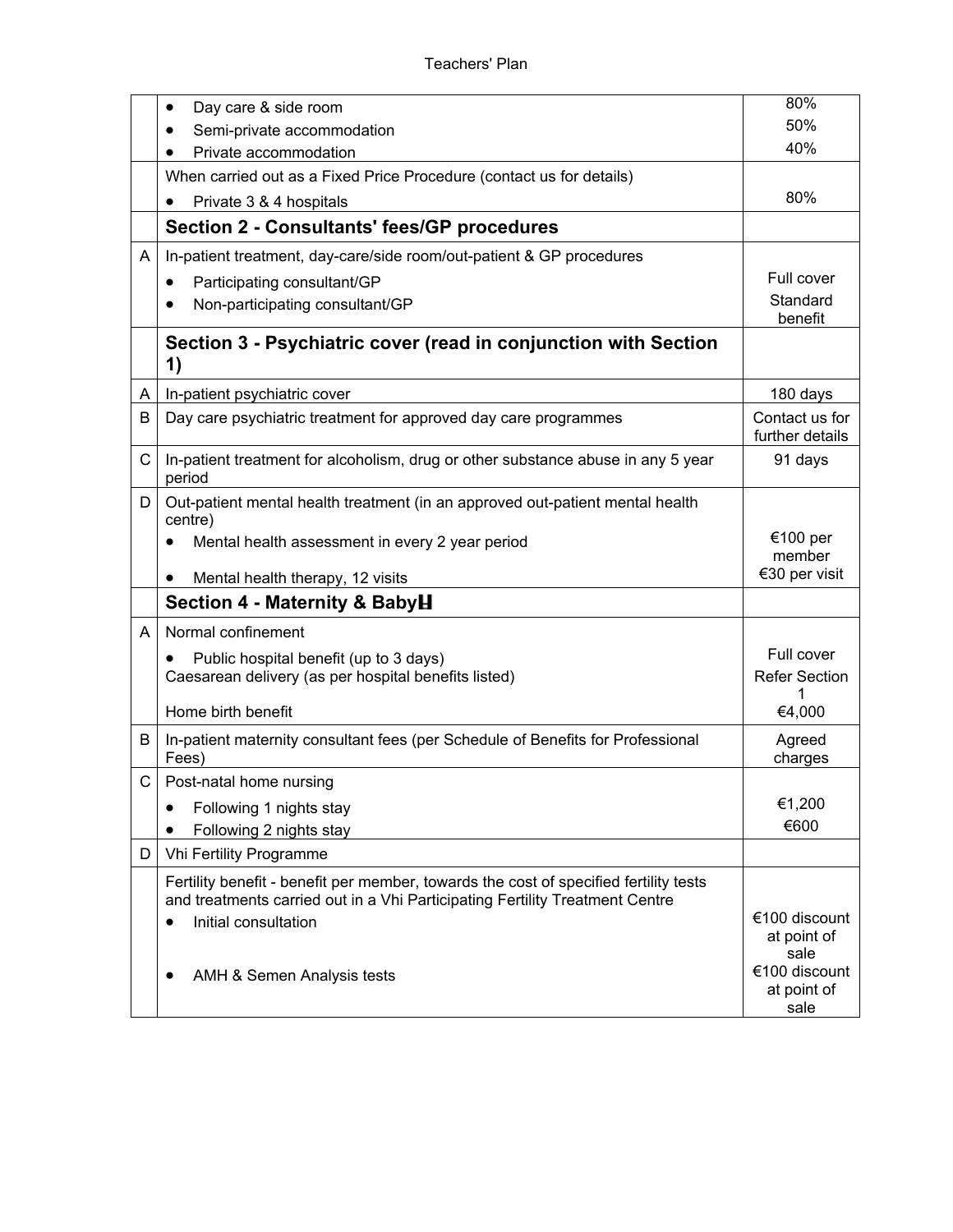|   | Egg freezing - once per lifetime<br>٠                                                                                                 | €1000                                                                              |
|---|---------------------------------------------------------------------------------------------------------------------------------------|------------------------------------------------------------------------------------|
|   | Sperm freezing - once per lifetime                                                                                                    | €125                                                                               |
|   | IUI - up to 2 treatments per lifetime, female members only<br>٠                                                                       | €450 per<br>treatment*                                                             |
|   | IVF or ICSI - up to 2 treatments per lifetime, female members only                                                                    | €1,000 per<br>treatment*                                                           |
|   | Fertility counselling - 4 sessions per treatment carried out in a Vhi Participating<br>$\bullet$<br><b>Fertility Treatment Centre</b> | €40 per<br>session                                                                 |
|   | Fertility support services - Acupuncturists & Dieticians visits                                                                       | <b>Refer Section</b><br>9                                                          |
|   | * These benefits are co-funded by Vhi and the Vhi Participating Fertility Treatment<br>Centre                                         |                                                                                    |
| E | Maternity & Baby Bundle                                                                                                               |                                                                                    |
|   | Maternity Yoga and Pilates classes<br>٠                                                                                               | 75% cover up                                                                       |
|   | One maternity scan<br>$\bullet$                                                                                                       | to a combined                                                                      |
|   | Breast-feeding consultations<br>٠                                                                                                     | limit of $€500$                                                                    |
|   | Baby massage classes                                                                                                                  | and                                                                                |
|   | Baby swim classes<br>$\bullet$                                                                                                        | no excess                                                                          |
|   | Ante natal course                                                                                                                     |                                                                                    |
| F | Additional Maternity & Baby Benefits                                                                                                  |                                                                                    |
|   | Foetal screening                                                                                                                      | €100                                                                               |
|   | Paediatrician benefit<br>٠                                                                                                            | €60                                                                                |
|   | Vaccinations for Meningtis B and Chicken Pox - up to two inoculations for<br>each per lifetime                                        | €50 per<br>inoculation                                                             |
|   | Female and male mental health counselling - 10 sessions<br>٠                                                                          | €40 per<br>session                                                                 |
|   | New parents food pack - 10 nutritional dinners delivered to your door<br>Paediatric first aid course                                  | Full cover<br>€50<br>No excess<br>applies to this<br>section                       |
| G | Pre- and post-natal care (combined visits) - subject to the annual excess in section<br>9                                             | €400                                                                               |
|   | Section 5 - Cancer care and other benefits <b>H</b>                                                                                   |                                                                                    |
| A | Genetic testing for cancer                                                                                                            |                                                                                    |
|   | Initial consultation for genetic testing for cancer *                                                                                 | 50% cover                                                                          |
|   | Genetic test - for specified genetic mutations to be carried out in an approved<br>clinic*                                            | Full cover                                                                         |
|   | Preventative (Prophylactic) treatment following on from the genetic test                                                              | Covered up to<br>the levels for<br>hospital<br>treatment<br>listed in<br>Section 1 |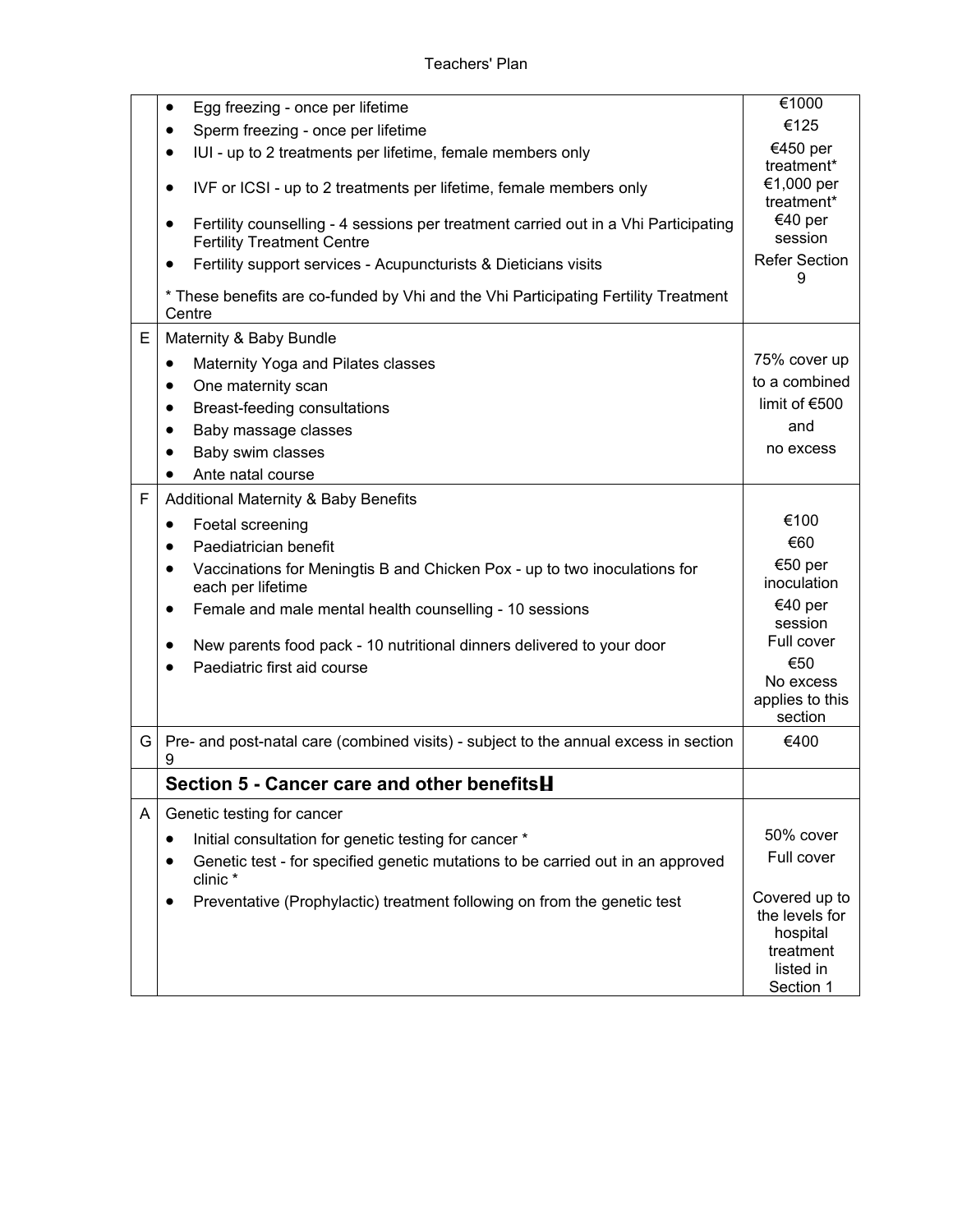## Teachers' Plan

|   | * These benefits are available immediately for existing Vhi customers with no<br>waiting periods. There is a 26 week new conditions waiting period for new joiners<br>and a two year waiting period for transfers from another insurer |                           |
|---|----------------------------------------------------------------------------------------------------------------------------------------------------------------------------------------------------------------------------------------|---------------------------|
| B | Mammograms in an approved mammogram centre in each 24 month period,<br>covered in accordance with our rules (contact us for details)                                                                                                   | Full cover                |
| C | Cancer care support - one night's accommodation for each treatment                                                                                                                                                                     | €100 per night            |
| D | Manual lymph drainage following cancer treatment - 10 visits                                                                                                                                                                           | €50 per visit             |
| E | Clinical psychology counselling for oncology treatment (psycho oncology<br>counselling) - 10 visits                                                                                                                                    | Refer section<br>9        |
| F | Additional cancer support benefits                                                                                                                                                                                                     |                           |
|   | Wig/ hairpiece, post-mastectomy bra, swimsuit, surgical prosthesis following<br>$\bullet$<br>cancer treatment<br>No excess applies, but subject to the benefit maximum for medical and surgical<br>appliances set out below            | Full cover                |
| G | Other benefits in Section 5                                                                                                                                                                                                            |                           |
|   | Vhi Healthcare approved medical and surgical appliances - subject to an excess of<br>€300 per member per year (contact us for details of eligible appliances)                                                                          | €3,200 per<br>member year |
|   | Convalescent care - first 16 nights                                                                                                                                                                                                    | €30 per night             |
|   | Vhi Hospital@Home                                                                                                                                                                                                                      | Full cover                |
|   | Child home nursing - 14 days per calendar year                                                                                                                                                                                         | €100 per day              |
|   | Parent accompanying child - 14 days per calendar year, following a stay in excess<br>of 3 days in hospital                                                                                                                             | €40 per day               |
|   | <b>Vhi VisionCare</b>                                                                                                                                                                                                                  |                           |
|   | Vhi VisionCare E-Screen (available through Vhi.ie/myvhi)<br>٠                                                                                                                                                                          | Full cover                |
|   | Comprehensive eye exam carried out by a VSP eye-care professional in each<br>24 month period - subject to Vhi VisionCare E-Screen referral                                                                                             | Full cover                |
|   | <b>Section 6 - Transport costs</b>                                                                                                                                                                                                     |                           |
| A | Transport costs (covered in accordance with our rules)                                                                                                                                                                                 | Agreed<br>charges         |
|   | <b>Section 7 - Cover outside Ireland</b>                                                                                                                                                                                               |                           |
| A | Emergency treatment abroad                                                                                                                                                                                                             | €100,000                  |
| B | Elective treatment abroad (subject to prior approval)                                                                                                                                                                                  |                           |
|   | Surgical procedures available in Ireland (as per level of cover in Ireland)                                                                                                                                                            | €100,000                  |
|   | Treatment not available in Ireland                                                                                                                                                                                                     | €100,000                  |
|   | <b>Section 8</b>                                                                                                                                                                                                                       |                           |
| A | In-patient MRI scans (covered in accordance with Section 1)                                                                                                                                                                            | Agreed<br>charges         |
| B | Out-patient MRI scans                                                                                                                                                                                                                  |                           |
|   | Category 1 - approved MRI centres                                                                                                                                                                                                      | Full cover                |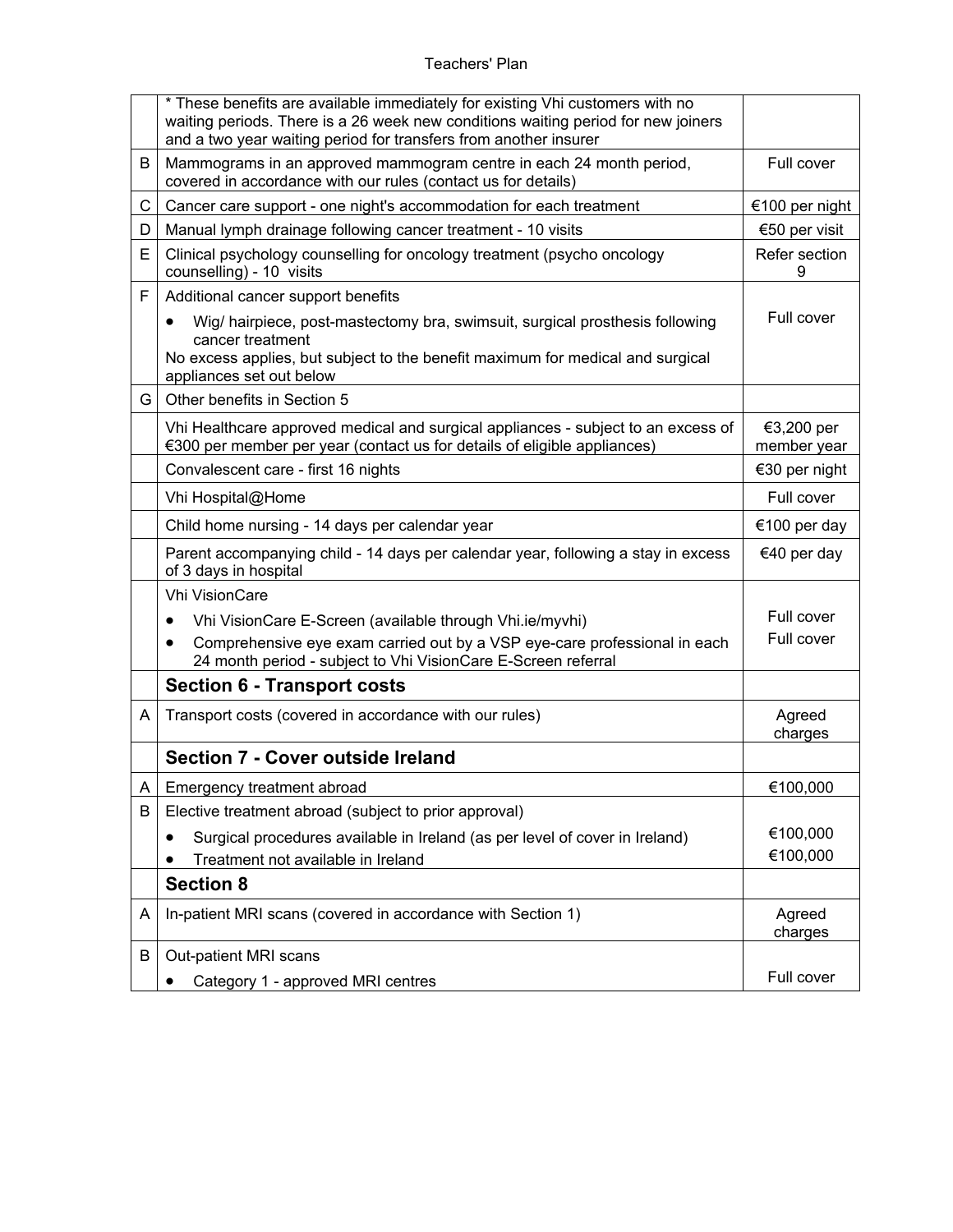## Teachers' Plan

|    | Category 2 - approved MRI centres, agreed MRI charges & consultant<br>$\bullet$<br>Radiologists fees (subject to an excess of €125 per scan)                                                                                            | Full cover            |
|----|-----------------------------------------------------------------------------------------------------------------------------------------------------------------------------------------------------------------------------------------|-----------------------|
| C  | PET-CT scans (covered in accordance with our rules)                                                                                                                                                                                     | Agreed<br>charges     |
| D  | CT Scans (covered in accordance with our rules)                                                                                                                                                                                         | Full cover            |
|    | Section 9 – Day-to-day medical expenses (benefits are per visit,<br>per member, unless otherwise indicated) H                                                                                                                           |                       |
| A  | Consultant consultation                                                                                                                                                                                                                 | €60                   |
| B  | Pathology - consultants' fees (per referral)                                                                                                                                                                                            | €60                   |
| C  | Radiology - consultants' fees for professional services (per procedure)                                                                                                                                                                 | €60                   |
| D  | Pathology/Radiology or other diagnostic tests (refer to Section 8 for out-patient<br>MRI benefits) - 50% of agreed charges in an approved out-patient centre. Contact<br>us for details of eligible diagnostic tests and reimbursements | €500 per year         |
| E  | Acupuncturists, Dieticians* - 5 combined visits                                                                                                                                                                                         | €40                   |
| F  | Voice coaching $-5$ visits                                                                                                                                                                                                              | €30                   |
| G  | Health screening - in each 24 month period, covered in accordance with our rules<br>(contact us for details) *                                                                                                                          |                       |
|    | Lifestage screening programme in a Vhi Medical Centre                                                                                                                                                                                   | €100 per<br>screen    |
|    | Dexa scans in an approved dexa scan centre                                                                                                                                                                                              | 75% cover             |
| H. | Accident & emergency cover - 2 visits                                                                                                                                                                                                   | €75                   |
|    | <b>Travel vaccinations</b>                                                                                                                                                                                                              | €60 per year          |
| J  | Child counselling - 8 visits                                                                                                                                                                                                            | €30                   |
| K  | Post natal home help, within 6 weeks of the birth                                                                                                                                                                                       | €100                  |
| L  | Clinical psychology counselling for oncology treatment (psycho oncology<br>counselling)* - 10 visits                                                                                                                                    | €50 per visit         |
| М  | Vhi Online Doctor - 6 visits (available through the Vhi App)*                                                                                                                                                                           | Full cover            |
| Ν  | Vhi SwiftCare exclusive benefit to Vhi customers*                                                                                                                                                                                       |                       |
|    | Initial consultation (charge is €125 – you pay €50)<br>$\bullet$                                                                                                                                                                        | €75                   |
|    | Follow-up treatment package after this consultation for x-rays, tests & medical<br>aids (maximum you will pay is €100 for this follow-up treatment)                                                                                     | 50% of total<br>costs |
|    | Vhi SwiftCare appointment services*                                                                                                                                                                                                     |                       |
|    | Consultant consultation (orthopaedic, oral maxillofacial & sports medicine)                                                                                                                                                             | 50%                   |
| O  | Vhi paediatric clinic*                                                                                                                                                                                                                  |                       |
|    | Initial Consultant consultation (in addition to your paediatric benefit in section<br>$\bullet$<br>4)                                                                                                                                   | 50%                   |
|    | Follow up paediatric treatment and services after this consultation including<br>$\bullet$<br>lactation consultant, dietician, ultrasound, blood tests and x-ray                                                                        | 50% of total<br>costs |
|    | Annual excess - per member, per year                                                                                                                                                                                                    | €125                  |
|    | Annual maximum - per member, per year                                                                                                                                                                                                   | €3,200                |